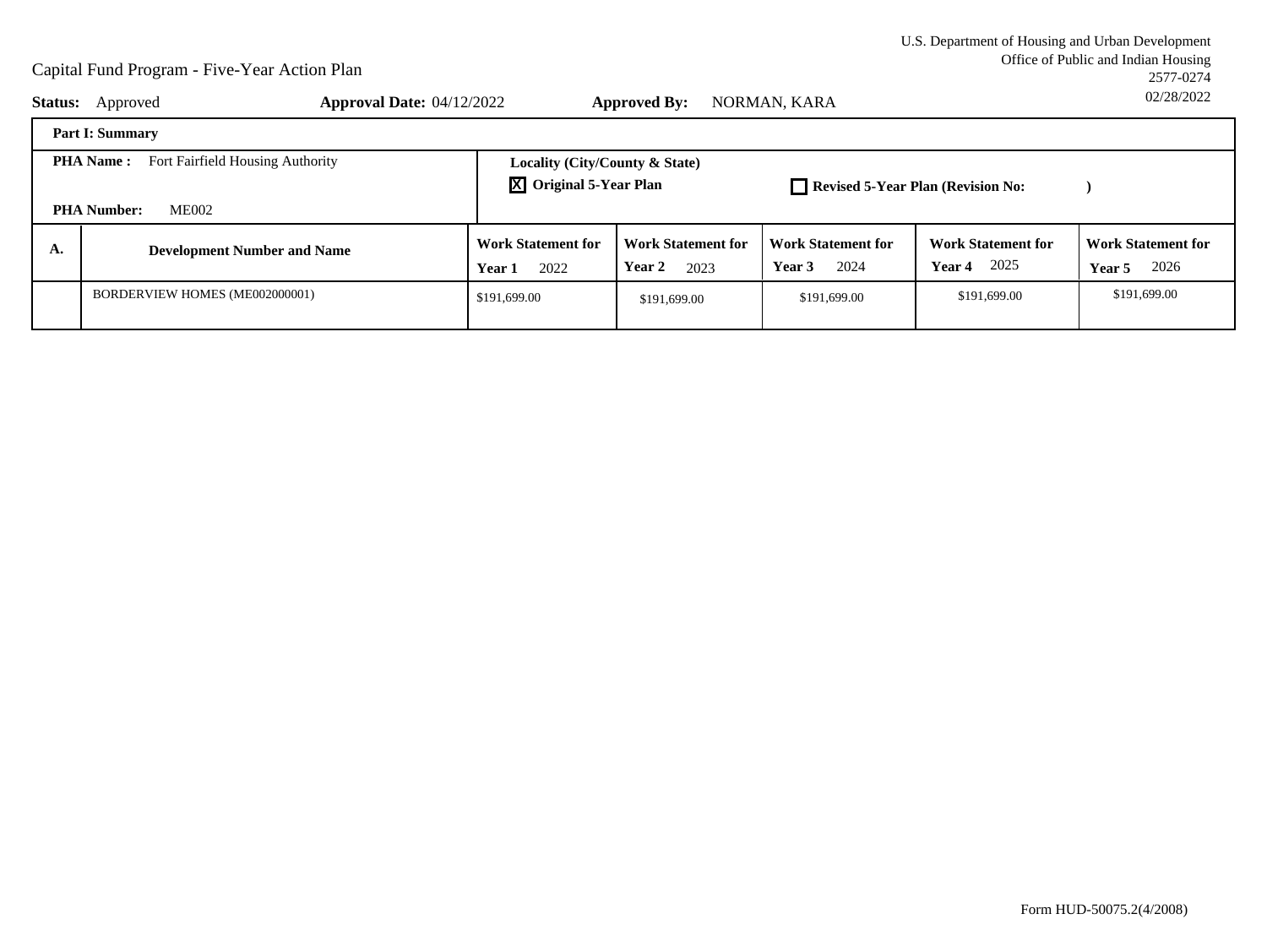| Part II: Supporting Pages - Physical Needs Work Statements (s) |                                                                                                                                                                                                                                                 |                                                                                                      |          |                       |  |  |
|----------------------------------------------------------------|-------------------------------------------------------------------------------------------------------------------------------------------------------------------------------------------------------------------------------------------------|------------------------------------------------------------------------------------------------------|----------|-----------------------|--|--|
| <b>Work Statement for Year</b><br>2022                         |                                                                                                                                                                                                                                                 |                                                                                                      |          |                       |  |  |
| <b>Identifier</b>                                              | <b>Development Number/Name</b>                                                                                                                                                                                                                  | <b>General Description of Major Work Categories</b>                                                  | Quantity | <b>Estimated Cost</b> |  |  |
|                                                                | BORDERVIEW HOMES (ME002000001)                                                                                                                                                                                                                  |                                                                                                      |          | \$191,699.00          |  |  |
| ID0002                                                         | Operations (Operations (1406))                                                                                                                                                                                                                  | Maintenance for 81 Public Housing Units and properties                                               |          | \$22,699.00           |  |  |
| <b>ID0010</b>                                                  | Upgrade Borderview Homes Kitchens (Dwelling Unit-Interior (1480)-Flooring (non routine), Dwelling<br>Unit-Interior (1480)-Kitchen Cabinets, Dwelling Unit-Interior (1480)-Kitchen Sinks and<br>Faucets, Dwelling Unit-Interior (1480)-Plumbing) | Upgrade cabinets, counters, sinks, faucets, hood vents, lighting and flooring.<br>Plumbing as needed |          | \$112,000.00          |  |  |
| <b>ID0019</b>                                                  | Borderview Door Replacement (Dwelling Unit-Exterior (1480)-Exterior Doors)                                                                                                                                                                      | Replace front and kitchen exterior doors at Borderview Homes                                         |          | \$40,000.00           |  |  |
| ID0020                                                         | Borderview Living Room Install (Dwelling Unit-Interior (1480)-Electrical)                                                                                                                                                                       | Install Living Room Lights at Borderview Homes                                                       |          | \$17,000.00           |  |  |
|                                                                | Subtotal of Estimated Cost                                                                                                                                                                                                                      |                                                                                                      |          | \$191,699.00          |  |  |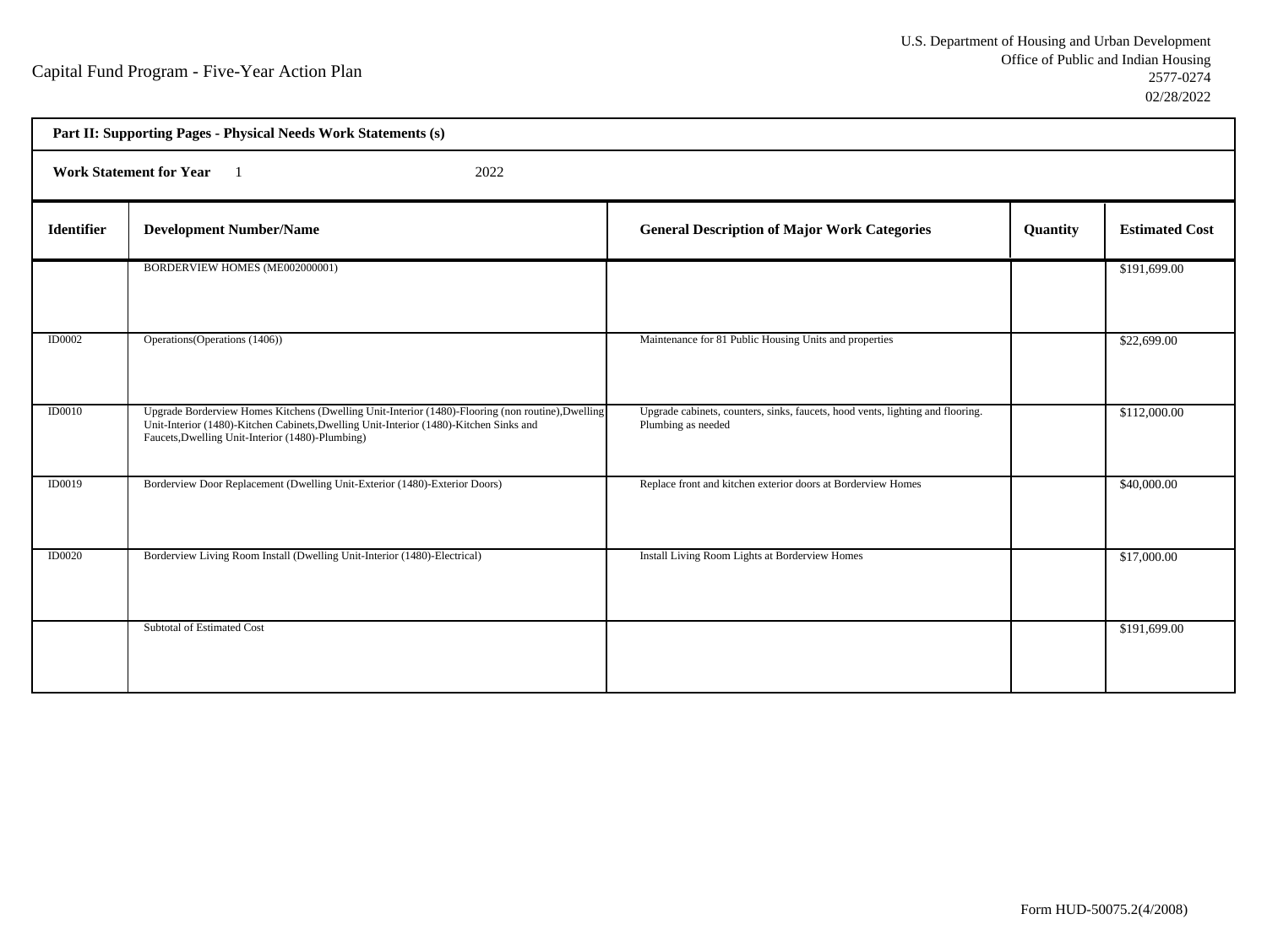| Part II: Supporting Pages - Physical Needs Work Statements (s) |                                                                                                                                                               |                                                                           |          |                       |  |  |
|----------------------------------------------------------------|---------------------------------------------------------------------------------------------------------------------------------------------------------------|---------------------------------------------------------------------------|----------|-----------------------|--|--|
| Work Statement for Year 2<br>2023                              |                                                                                                                                                               |                                                                           |          |                       |  |  |
| <b>Identifier</b>                                              | <b>Development Number/Name</b>                                                                                                                                | <b>General Description of Major Work Categories</b>                       | Quantity | <b>Estimated Cost</b> |  |  |
|                                                                | BORDERVIEW HOMES (ME002000001)                                                                                                                                |                                                                           |          | \$191,699.00          |  |  |
| <b>ID0007</b>                                                  | Operations (Operations (1406))                                                                                                                                | Maintenance on 81 Public Housing units and properties                     |          | \$17,699.00           |  |  |
| <b>ID0012</b>                                                  | Radon Testing and Mitigation(Dwelling Unit-Exterior (1480)-Other)                                                                                             | Retest for Radon (10 year mark per State of Maine Law) Mitigate as needed |          | \$60,000.00           |  |  |
| ID0013                                                         | Hillcrest Siding Upgrade(Dwelling Unit-Exterior (1480)-Siding)                                                                                                | upgrade the painted areas on the building with Vinyl siding               |          | \$35,000.00           |  |  |
| ID0021                                                         | Borderview Exterior Lights(Dwelling Unit-Exterior (1480)-Exterior Lighting, Non-Dwelling Exterior<br>(1480)-Lighting, Non-Dwelling Site Work (1480)-Lighting) | Install new exterior LED lights at Borderview Homes                       |          | \$10,000.00           |  |  |
| <b>ID0022</b>                                                  | Removal of Carpet and installation of Plank Flooring (Dwelling Unit-Interior (1480)-Flooring (non<br>routine))                                                | Removal of carpet in LR and Bedrooms, install new plank flooring          |          | \$69,000.00           |  |  |
|                                                                | Subtotal of Estimated Cost                                                                                                                                    |                                                                           |          | \$191,699.00          |  |  |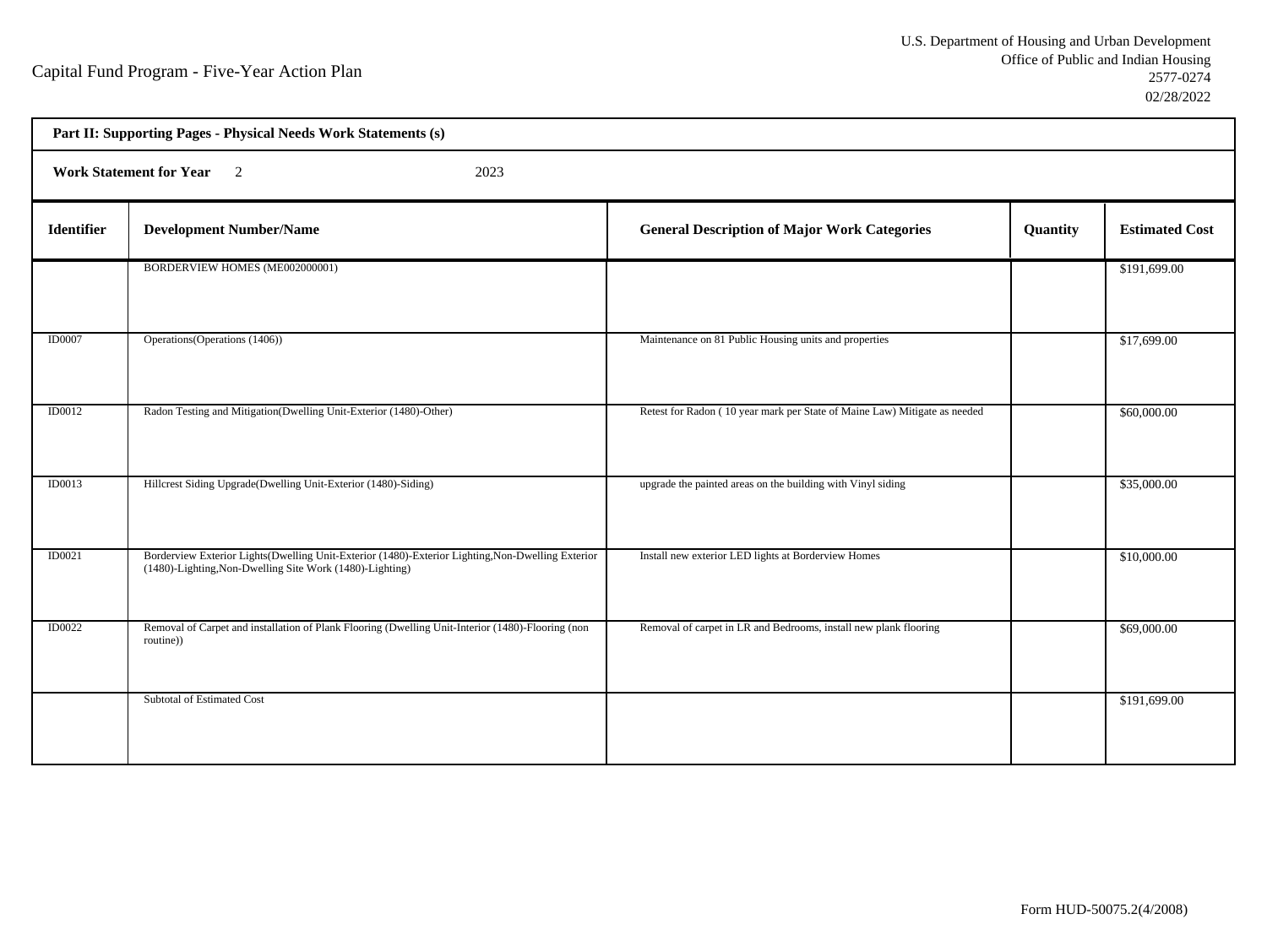h

| Part II: Supporting Pages - Physical Needs Work Statements (s) |                                                                                           |                                                                                                                                  |          |                       |  |  |
|----------------------------------------------------------------|-------------------------------------------------------------------------------------------|----------------------------------------------------------------------------------------------------------------------------------|----------|-----------------------|--|--|
| Work Statement for Year 3<br>2024                              |                                                                                           |                                                                                                                                  |          |                       |  |  |
| <b>Identifier</b>                                              | <b>Development Number/Name</b>                                                            | <b>General Description of Major Work Categories</b>                                                                              | Quantity | <b>Estimated Cost</b> |  |  |
|                                                                | BORDERVIEW HOMES (ME002000001)                                                            |                                                                                                                                  |          | \$191,699.00          |  |  |
| ID0011                                                         | Operations (Operations (1406))                                                            | Maintenance to 81 Public Housing Units and Properties                                                                            |          | \$16,699.00           |  |  |
| ID0015                                                         | Fields Lane I windows(Dwelling Unit-Exterior (1480)-Windows)                              | Repair or install new windows at Fields Lane I                                                                                   |          | \$75,000.00           |  |  |
| <b>ID0016</b>                                                  | Fields Lane I Patio Doors(Dwelling Unit-Exterior (1480)-Exterior Doors)                   | install new sliding patio doors at Fields Lane I                                                                                 |          | \$30,000.00           |  |  |
| <b>ID0017</b>                                                  | Install new Patio Dividers Fields Lane I (Dwelling Unit-Exterior (1480)-Decks and Patios) | Install new vinyl or composite patio dividers and remove the old ones and install<br>new patio from cement and carpet to asphalt |          | \$55,000.00           |  |  |
| ID0023                                                         | New Roof For Garage(Non-Dwelling Exterior (1480)-Roofs)                                   | install a metal roof for Fields Lane Garage                                                                                      |          | \$15,000.00           |  |  |
|                                                                | Subtotal of Estimated Cost                                                                |                                                                                                                                  |          | \$191,699.00          |  |  |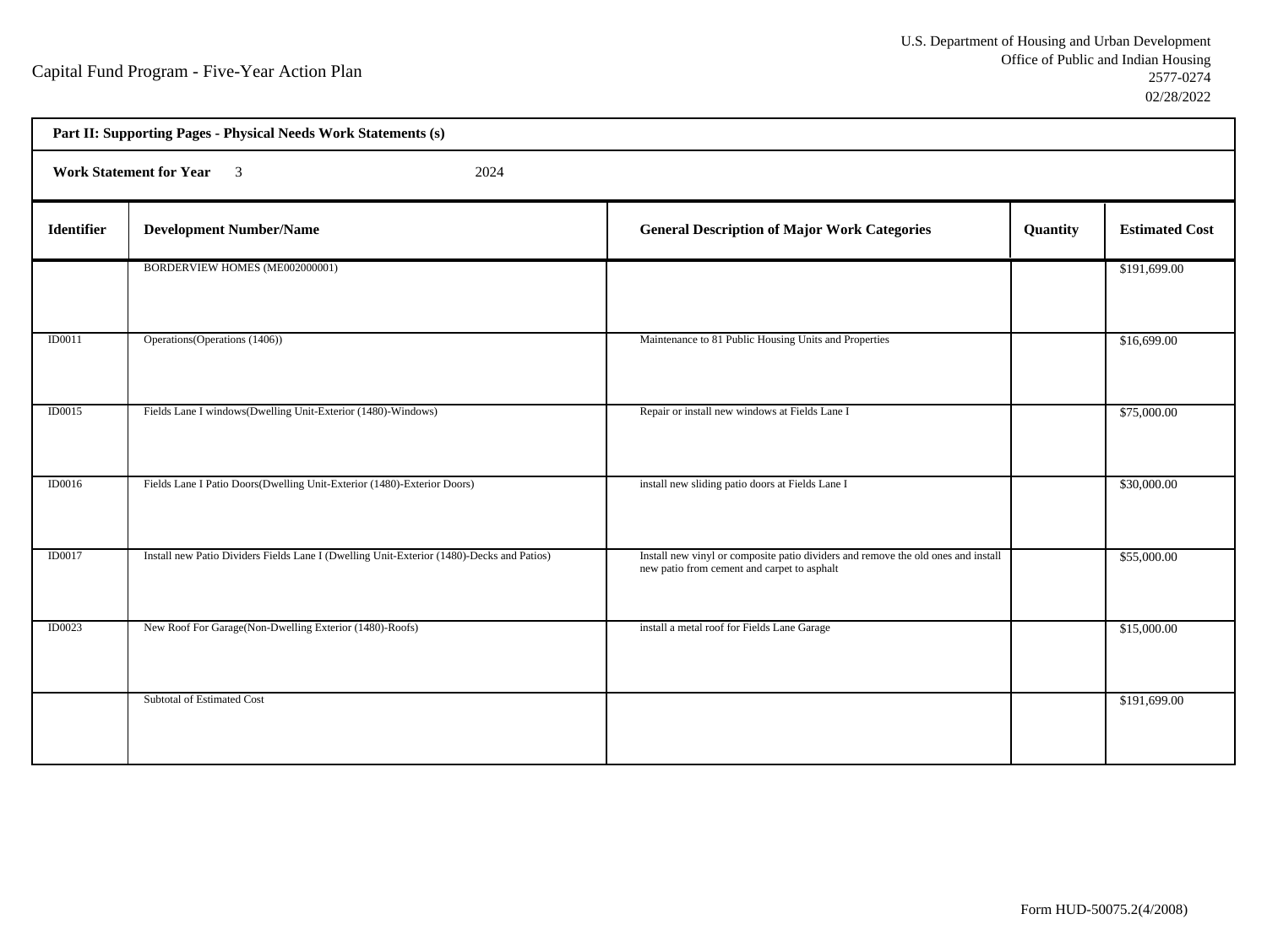| Part II: Supporting Pages - Physical Needs Work Statements (s) |                                                                                                             |                                                                                                                     |          |                       |  |  |
|----------------------------------------------------------------|-------------------------------------------------------------------------------------------------------------|---------------------------------------------------------------------------------------------------------------------|----------|-----------------------|--|--|
| Work Statement for Year 4<br>2025                              |                                                                                                             |                                                                                                                     |          |                       |  |  |
| <b>Identifier</b>                                              | <b>Development Number/Name</b>                                                                              | <b>General Description of Major Work Categories</b>                                                                 | Quantity | <b>Estimated Cost</b> |  |  |
|                                                                | BORDERVIEW HOMES (ME002000001)                                                                              |                                                                                                                     |          | \$191,699.00          |  |  |
| <b>ID0018</b>                                                  | Operations (Operations (1406))                                                                              | Maintenance on 81 Public Housing units and properties                                                               |          | \$26,699.00           |  |  |
| <b>ID0024</b>                                                  | Hillcrest Parking Lot Upgrade(Non-Dwelling Site Work (1480)-Asphalt - Concrete - Paving)                    | repave the parking lot at Hillcrest Estates                                                                         |          | \$100,000.00          |  |  |
| ID0025                                                         | Fields Lane Community Room Flooring (Non-Dwelling Interior (1480)-Common Area Flooring)                     | Replace flooring in Community Room with plank or vinyl tile                                                         |          | \$10,000.00           |  |  |
| <b>ID0026</b>                                                  | Hillcrest Hot Water (Non-Dwelling Interior (1480)-Mechanical, Non-Dwelling Interior (1480)-<br>Plumbing)    | Convert Hillcrest Hot Water to Propane                                                                              |          | \$20,000.00           |  |  |
| <b>ID0027</b>                                                  | Heat Pumps at Office (Non-Dwelling Interior (1480)-Electrical, Non-Dwelling Interior (1480)-<br>Mechanical) | Install new Heat Pumps at Office and remove old AC Units                                                            |          | \$15,000.00           |  |  |
| <b>ID0028</b>                                                  | Install new Patio Dividers Fields Lane I (Dwelling Unit-Exterior (1480)-Decks and Patios)                   | Install new patio from carpet and concrete to asphalt and install new dividers<br>from wooden to vinyl or composite |          | \$20,000.00           |  |  |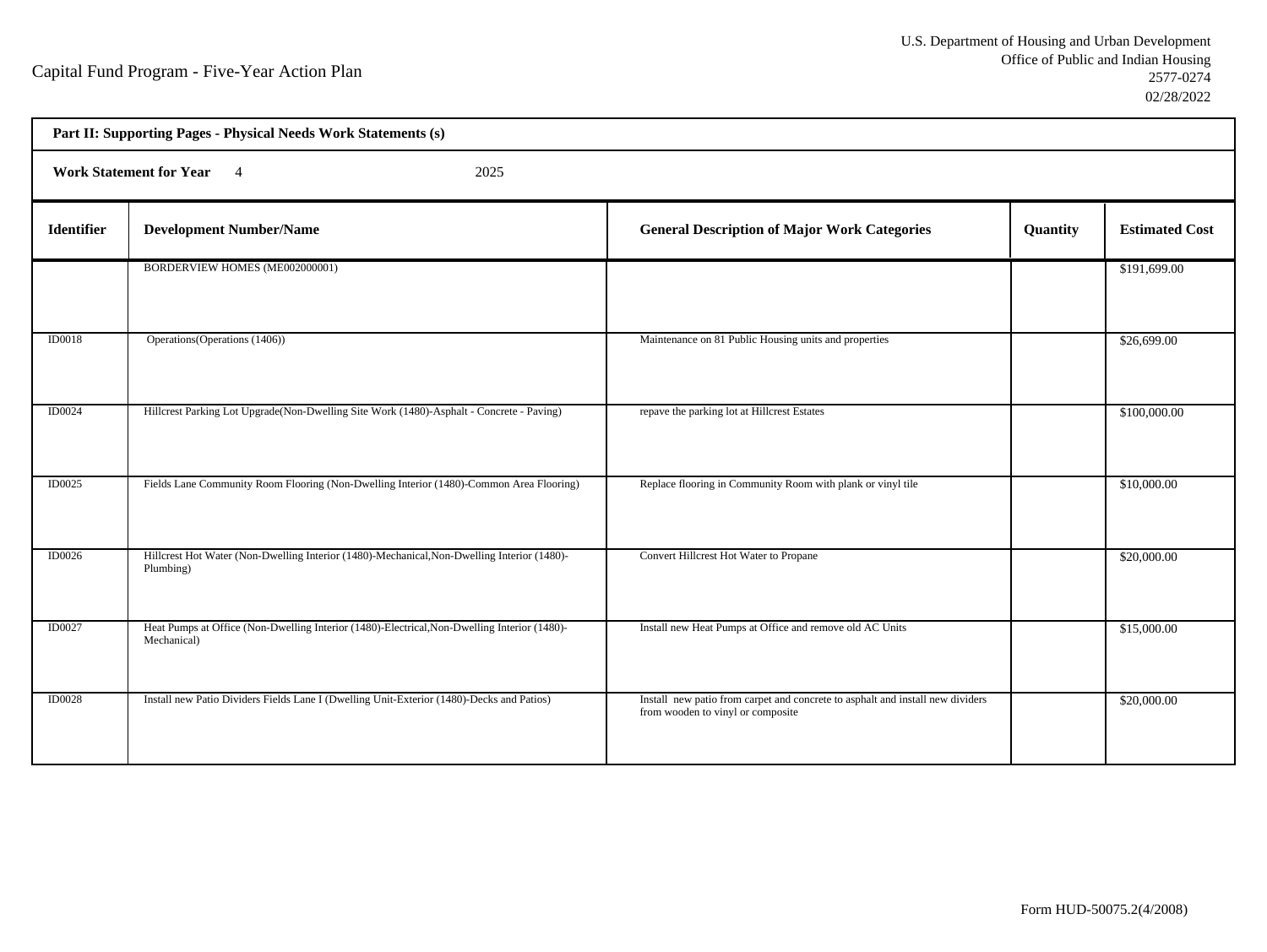| Part II: Supporting Pages - Physical Needs Work Statements (s) |                                  |      |                                                     |          |                       |  |
|----------------------------------------------------------------|----------------------------------|------|-----------------------------------------------------|----------|-----------------------|--|
|                                                                | <b>Work Statement for Year</b> 4 | 2025 |                                                     |          |                       |  |
| <b>Identifier</b>                                              | <b>Development Number/Name</b>   |      | <b>General Description of Major Work Categories</b> | Quantity | <b>Estimated Cost</b> |  |
|                                                                | Subtotal of Estimated Cost       |      |                                                     |          | \$191,699.00          |  |